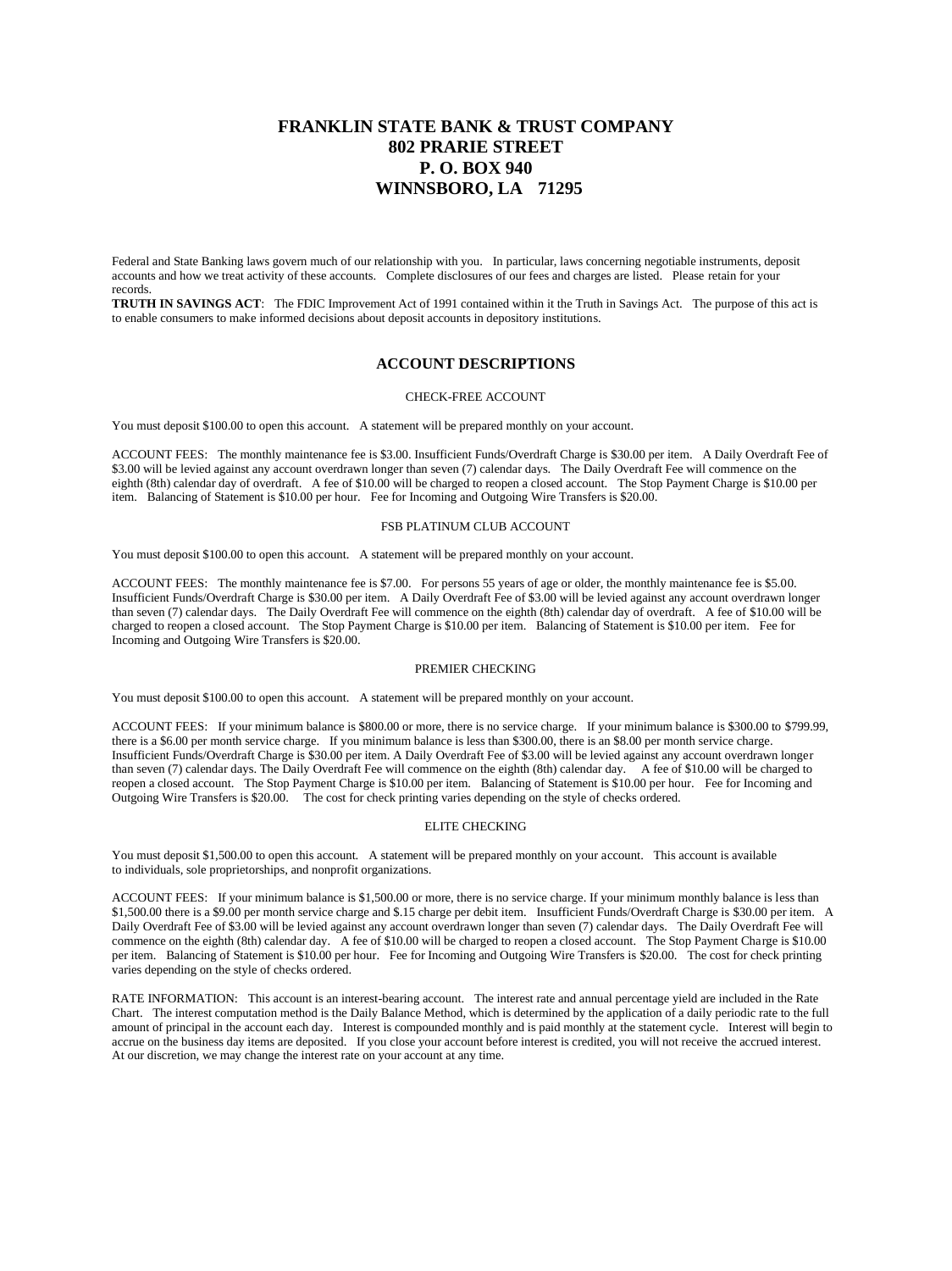# INVESTMENT

You must deposit \$2,500.00 to open this account. A statement will be prepared monthly on your account. You may make six (6) transfers from your account per month by preauthorized or automatic transfer, telephone agreement (including data transmission), order, or instruction. Three (3) of these transfers may be made by check, draft, debit card, or similar order, by the depositor and payable to third parties. Transfers and withdrawals made in person, by mail, or at an ATM are unlimited. Federal regulations require the account to be closed in the event of repeated violations of these restrictions.

ACCOUNT FEES: If your minimum balance is \$2,500.00 or more, there is no service charge. If your minimum balance is less than \$2,500.00, there is a \$7.00 per month service charge. There is a charge of \$1.00 for transfers made by check, draft, debit card, or similar order, by the depositor more than three (3) per month. There is a withdrawal/transfer charge of \$1.00 for each withdrawal more than six (6) per month. Insufficient Funds/Overdraft Charge is \$30.00 per item. A Daily Overdraft Fee of \$3.00 will be levied against any account overdrawn longer than seven (7) calendar days. The Daily Overdraft Fee will commence on the eighth (8th) calendar day of overdraft. A fee of \$10.00 will be charged to reopen a closed account. The Stop Payment Charge is \$10.00 per item. Balancing of Statement is \$10.00 per hour. Fee for Incoming and Outgoing Wire Transfers is \$20.00. The cost of check printing varies depending on the style of checks ordered.

RATE INFORMATION: This account is an interest-bearing account. The interest rate and annual percentage yield are included in the Rate Chart. The interest computation method is the Daily Balance Method, which is determined by the application of a daily periodic rate to the full amount of principal in the account each day. Interest is compounded monthly at the statement cycle. Interest will begin to accrue on the business day items are deposited. If you close your account before interest is credited, you will not receive the accrued interest. At our discretion, we may change the interest rate on your account at any time.

### TREASURY-INDEX CHECKING INDIVIDUAL

You must deposit \$5,000.00 to open this account. A statement prepared monthly on your account. This account is available to individuals, sole proprietorships, and nonprofit organizations.

ACCOUNT FEES: If your minimum balance is \$5,000.00 or more, there is no service charge. If your minimum balance is less than \$5,000.00, there is a \$9.00 per month service charge. Insufficient Funds/Overdraft Charge is \$30.00 per item. A Daily Overdraft Fee of \$3.00 will be levied against any account overdrawn longer than seven (7) calendar days. The Daily Overdraft Fee will commence on the eighth (8th) calendar day of overdraft. A fee of \$10.00 will be charged to reopen a closed account. The Stop Payment Charge is \$10.00 per item. Balancing of Statement is \$10.00 per hour. Fee for Incoming and Outgoing Wire Transfers is \$20.00. The cost for check printing varies depending on the style of checks ordered.

RATE INFORMATION: This account is an interest-bearing account. The interest rate and annual percentage yield are included in the Rate Chart. The interest computation method is in the Daily Balancing Method, which is determined by the application of a daily periodic rate to the full amount of principal in the account each day. Interest is compounded monthly and is paid monthly at the statement cycle. Interest will begin to accrue on the business day items are deposited. If you close your account before interest is credited, you will not receive the accrued interest. At our discretion, we may change the interest rate on your account at any time. Balances less than \$5,000.00 receive no interest.

#### CONVENIENCE CHECKING

You must deposit \$100.00 to open this account. A statement will be prepared monthly on your account.

ACCOUNT FEES: If your minimum balance is \$800.00 or more, there is no service charge. If your minimum balance is \$300.00 to \$799.99, there is a \$3.00 per month service charge. If you minimum balance is less than \$300.00, there is a \$5.00 per month service charge. Insufficient Funds/Overdraft Charge is \$30.00 per item. A Daily Overdraft Fee of \$3.00 will be levied against any account overdrawn longer than seven (7) calendar days. The Daily Overdraft Fee will commence on the eighth (8th) calendar day. A fee of \$10.00 will be charged to reopen a closed account. The Stop Payment Charge is \$10.00 per item. Balancing of Statement is \$10.00 per hour. Fee for Incoming and Outgoing Wire Transfers is \$20.00. The cost for check printing varies depending on the style of checks ordered.

### FREEDOM CHECKING

You must deposit \$100.00 to open this account. Customers will have electronic statement information emailed to them monthly. A charge of \$10.00 per hour will be assessed to prepare requested images on your account.

ACCOUNT FEES: There will be no monthly service charges. Insufficient Funds/Overdraft Charge is \$30.00 per item. A Daily Overdraft Fee of \$3.00 will be levied against any account overdrawn longer than nine (9) days. The Daily Overdraft Fee will commence on the tenth (10) day of overdraft. A fee of \$10.00 will be charged to reopen a closed account. A fee of \$20.00 per transaction will be applied to incoming and outgoing wire transfers. The Stop Payment Charge is \$10.00 per item. Balancing of Statement is \$10.00 per hour. The cost of check printing varies depending on the style of checks ordered.

## BUSINESS CHECKING

You must deposit \$100.00 to open this account. A statement will be prepared monthly on your account.

ACCOUNT FEES: If your minimum balance is \$800.00 or more, there is no service charge. If your minimum balance is \$300.00 to \$799.99, there is a \$6.00 per month service charge. If your minimum balance is less than \$300.00, there is an \$8.00 per month service charge. Insufficient Funds/Overdraft Charge is \$30.00 per item. A Daily Overdraft Fee of \$3.00 will be levied against any account overdrawn longer than seven (7)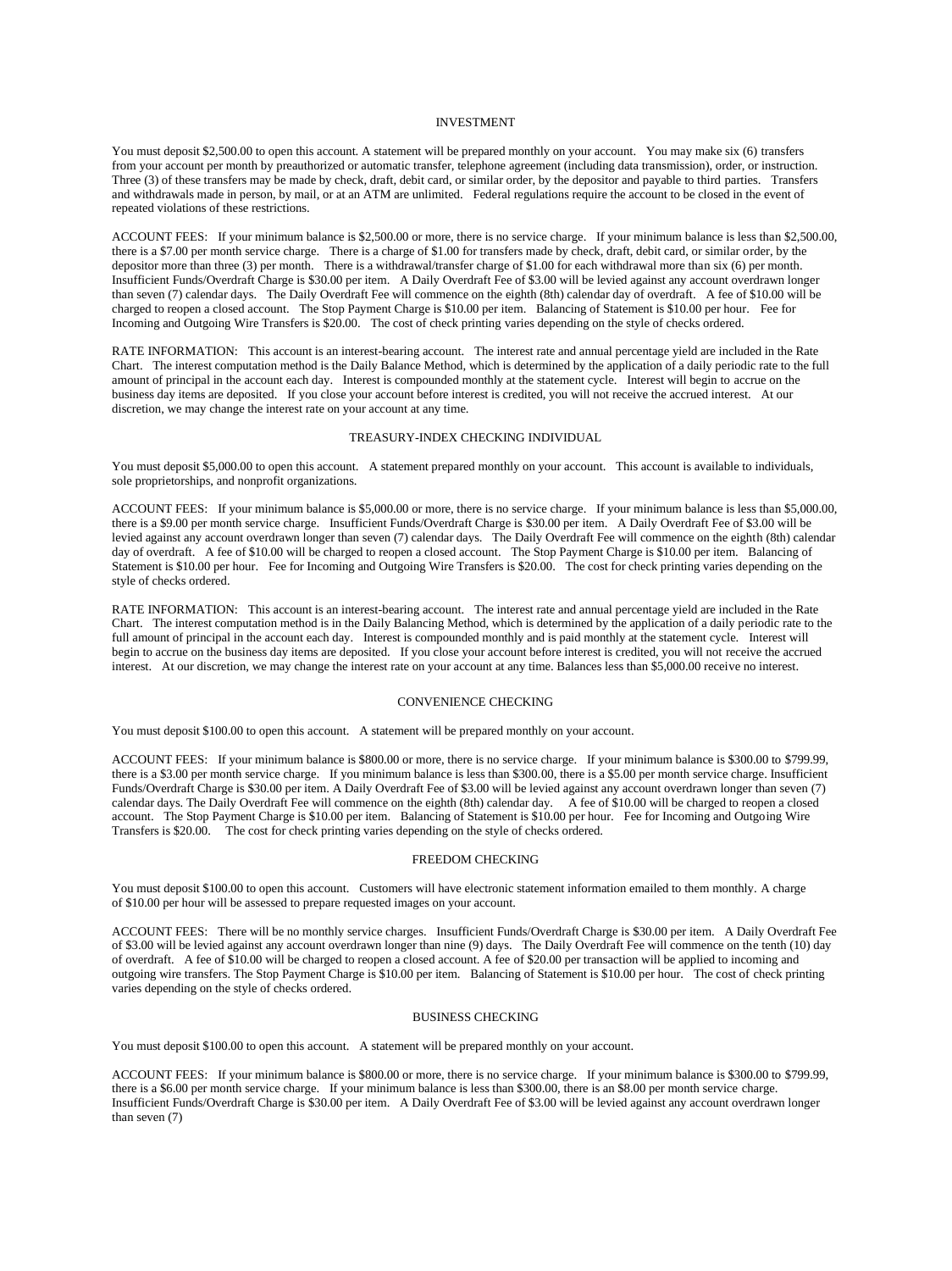calendar days. The Daily Overdraft Fee will commence on the eighth (8th) calendar day of overdraft. A fee of \$10.00 will be charged to reopen a closed account. The Stop Payment Charge is \$10.00 per item. Balancing of Statement is \$10.00 per hour. Fee for Incoming and Outgoing Wire Transfers is \$20.00. The cost for check printing varies depending on the style of checks ordered.

### BUSINESS INVESTMENT

You must deposit \$2,500.00 to open this account. A statement will be prepared monthly on your account. You may make six (6) transfers from your account per month. If by preauthorized or automatic transfer, telephone agreement (including data transmission), order, or instruction. Three (3) of these transfers may be made by check, draft, debit card, or similar order, by the depositor and payable to third parties. Transfers and withdrawals made in person, by mail, or at an ATM are unlimited. Federal regulations require the account to be closed in the event of repeated violations of these restrictions.

ACCOUNT FEES: If your minimum balance is \$2,500.00 or more, there is no service charge. If your minimum balance is less than \$2,500.00, there is a \$7.00 per month service charge. There is a charge of \$1.00 for transfers made by check, draft, debit card, or similar order by the depositor more than three (3) per month. There is a withdrawal/transfer charge of \$1.00 for each withdrawal /transfer more than six (6) per month. Insufficient Funds/Overdraft Charge is \$30.00 per item. A Daily Overdraft Fee of \$3.00 will be levied against any account overdrawn longer than seven (7) calendar days. The Daily Overdraft Fee will commence on the eighth (8th) calendar day of overdraft. A fee of \$10.00 will be charged to reopen a closed account. The Stop Payment Charge is \$10.00 per item. Balancing of Statement is \$10.00 per hour. Fee for Incoming and Outgoing Wire Transfers is \$20.00. The cost of check printing varies depending on the style of checks ordered.

RATE INFORMATION: This account is an interest-bearing account. The interest rate and annual percentage yield are included in the Rate Chart. The interest computation method is the Daily Balance Method, which is determined by the application of a daily periodic rate to the full amount of principal in the account each day. Interest is compounded monthly and is paid monthly at the statement cycle. Interest will begin to accrue on the business day items are deposited. If you close your account before interest is credited; you will not receive the accrued interest. At our discretion, we may change the interest rate on your account at any time.

# TREASURY-INDEX BUSINESS

You must deposit \$5,000.00 to open this account. A statement will be prepared monthly on your account.

ACCOUNT FEES: If your minimum balance is \$10,000.00 or more, there is no service charge. If your minimum balance is less than \$10,000.00, there is a \$15.00 per month service charge. Insufficient Funds/Overdraft Charge is \$30.00 per item. A Daily Overdraft Fee of \$3.00 will be levied against any account overdrawn longer than seven (7) calendar days. The Daily Overdraft Fee will commence on the eighth (8th) calendar day of overdraft. A fee of \$10.00 will be charged to reopen a closed account. The Stop Payment Charge is \$10.00 per item. Balancing of Statement is \$10.00 per hour. Fee for Incoming and Outgoing Wire Transfers is \$20.00. The cost for check printing varies depending on the style of check ordered.

RATE INFORMATION: This account is an interest-bearing account. The interest rate and annual percentage yield are included in the Rate Chart. The interest computation method is the Daily Balance Method, which is determined by the application of a daily periodic rate to the full amount of principle in the account each day. Interest is compounded monthly and is paid at the statement cycle. Interest will begin to accrue on the business day items are deposited. If you close your account before interest is credited, you will not receive the accrued interest. At our discretion, we may change the interest rate on your account at any time. Balances less than \$5000.00 receive no interest.

### FSB SAVINGS

You must deposit \$100.00 to open this account. A statement will be prepared quarterly on your account. You may make three (3) withdrawals from your savings account per month. Federal regulations require the account to be closed in the event of repeated violations of these restrictions.

ACCOUNT FEES: If your minimum balance is \$500.00 or more, there is no service charge. If your minimum balance falls below \$500.00, there is a \$6.00 quarterly service charge. There is a withdrawal/transfer charge of \$1.00 for each withdrawal/transfer more than three (3) per month. Insufficient Funds/Overdraft Charge is \$30.00 per item. Fee for Incoming and Outgoing Wire Transfers is \$20.00.

RATE INFORMATION: This account is an interest-bearing account. The interest rate and annual percentage yield are included in the Rate Chart. The interest computation method is the Daily Balance Method, which is determined by the application of a daily periodic rate to the full amount of principal in the account each day. Interest is compounded quarterly and is paid at the statement cycle. Interest will begin to accrue on the business day items are deposited. If you close your account before interest is credited, you will receive the accrued interest. At our discretion, we may change the interest rate on your account at any time.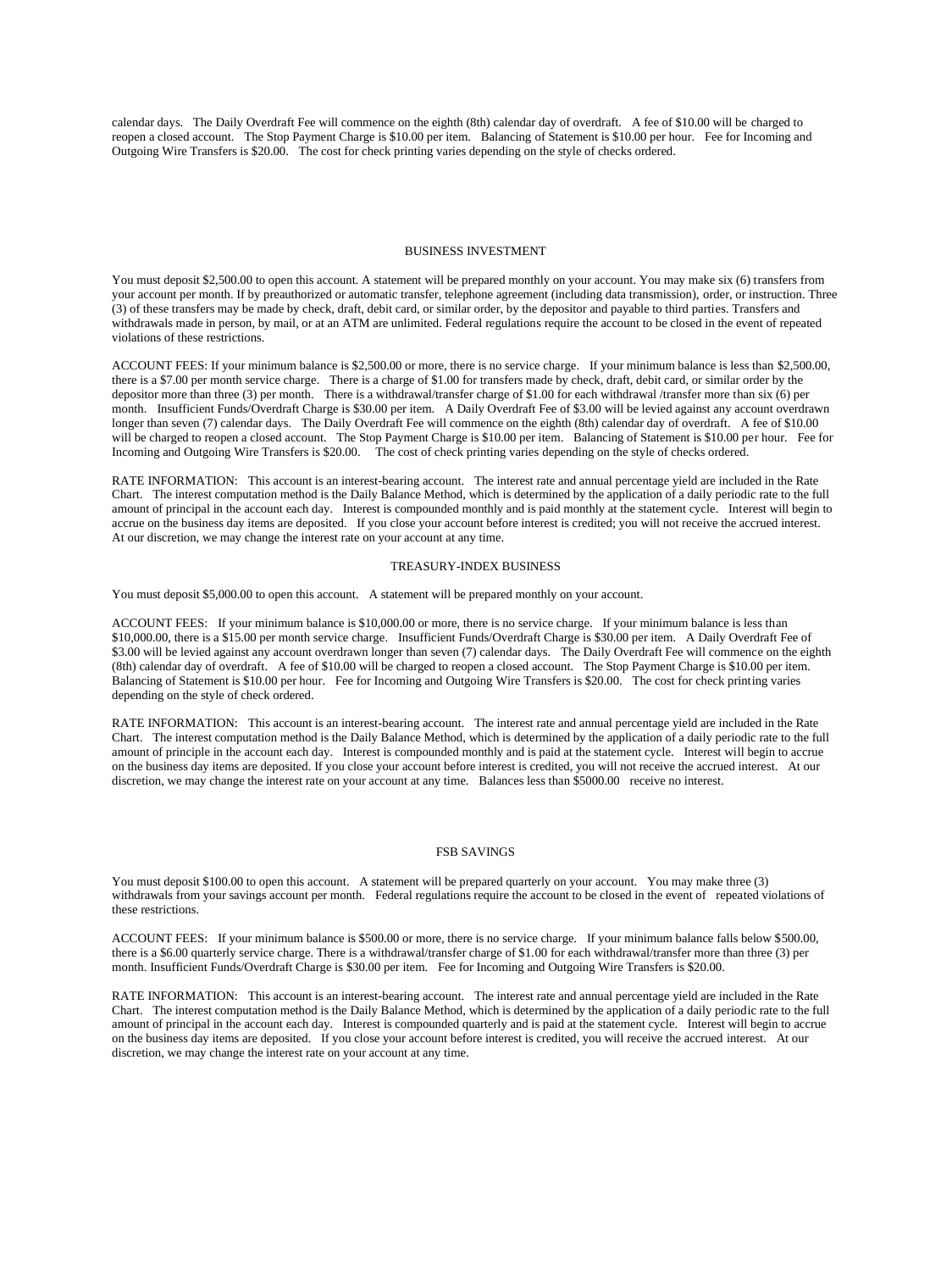### CHRISTMAS CLUB SAVINGS

You must deposit \$2.00 to open this account. A statement will be prepared annually on your account.

ACCOUNT FEES: There are no service charges on this account.

RATE INFORMATION: This account is an interest-bearing account. The interest rate and annual percentage yield are included in the Rate Chart. The interest computation method is the Daily Balance Method, which is determined by the application of a daily periodic rate to the full amount of principal in the account each day. Interest is paid at maturity, October 31 of each year. A check is issued as of October 31 of each year for the balance of the account plus accrued interest. If you close your account before interest is credited, you will receive the accrued interest. Interest will begin to accrue on the business day items are deposited. At our discretion, we may change the interest rate on your account at any time.

#### CERTIFICATES OF DEPOSIT

You must deposit \$1,000.00 to open this account. A \$10,000.00 deposit is required to open Money Manager Certificate of Deposit. After the account is opened, you may not make any deposits into or withdrawals from the principal in the account until the maturity date.

RATE INFORMATION: This account is an interest-bearing account. The interest rate and annual percentage yield are included in the Rate Chart. The interest computation method is the Daily Balance Method, which is determined by the application of a daily periodic rate to the full amount of principal in the account each day. Interest will be credited to your account or paid to you monthly, quarterly, semiannually, annually, at maturity, or as agreed upon. Certificates of Deposit with maturity of greater than 1year require the distribution of interest at least annually. The interest is not compounded.

PENALTY FOR EARLY WITHDRAWAL: Certificates of Deposit with a maturity of 7 – 31 days the greater of: (1) all interest earned on the amount withdrawn from the most recent of the date of deposit or last renewal, or (2) all interest that could have been earned on the amount withdrawn during a period equal to one-half the maturity period.

Certificates of Deposits with a maturity of 32 days or up to one (1) year an amount at least equal to one month of interest earned or that could have been earned. Certificates of Deposit with a maturity of more than one year an amount at least equal to three (3) months on interest earned or that could have been earned. If any owner of this time deposit dies, or is declared to be mentally incompetent by a court, we must grant a proper request for early withdrawal and no penalty may be applied as a result of such a withdrawal. RENEWAL POLICY: If your Certificate of Deposit is a Single Maturity and does not automatically renew, present it promptly at maturity as no interest is payable after the maturity date. If your Certificate of Deposit will automatically renew, you will have a grace period of ten (10) days from maturity date to present this certificate of deposit for payment without penalty. If the certificate automatically renews, it will be renewed at the rate in effect at this institution on the date of maturity.

### 6 MONTH ADD-ON CERTIFICATE

You must deposit \$1,000.00 to open this account. You are allowed to make deposits to this account.

**RATE INFORMATION:** This account is an interest-bearing account. The interest rate and annual percentage yield are included in the Rate Chart as 6 Month CD. The interest computation method is the Daily balance Method, which is determined by the application of a daily periodic rate to the full amount of principal in the account each day. Interest will be credited to your account or paid to you monthly, quarterly, semiannually, at maturity, or as agreed upon. The interest is not compounded.

**PENALTY FOR EARLY WITHDRAWAL:** The penalty for early withdrawal is an amount at least equal to one month of interest earned or that could have been earned. If any owner of this certificate of deposit dies, or is declared to be mentally incompetent by a court, we must grant a proper request for early withdrawal and no penalty may be applied as a result of such a withdrawal.

**RENEWAL POLICY:** If your Certificate of Deposit is a Single Maturity and does not automatically renew, present it promptly at maturity as no interest is payable after the maturity date. If your Certificate of Deposit will automatically renew, you will have a grace period of ten (10) days from the maturity date to present this certificate of deposit for payment without penalty. If the certificate automatically renews, it will be renewed at the rate in effect for 6 Month Certificates of Deposit on the date of maturity.

# INDIVIDUAL RETIREMENT ACCOUNTS

You must deposit \$100.00 to open this account. A statement will be prepared annually, as of December 31, on your account.

RATE INFORMATION: This account is an interest-bearing account. The interest rate and annual percentage yield are included in the Rate Chart. The interest computation method is the Daily Balance Method, which is determined by the application of a daily periodic rate to the full amount of principal in the account each day. Interest will be credited to your account quarterly. Interest is compounded quarterly. Interest will begin to accrue on the business day items are deposited. At our discretion, we may change the interest rate on your account at any time.

PENALTY FOR EARLY WITHDRAWAL: An amount at least equal to three months of interest earned or that could have been earned. All or part of the Individual Retirement Account may be withdrawn without a penalty upon disability or age 59 ½ years.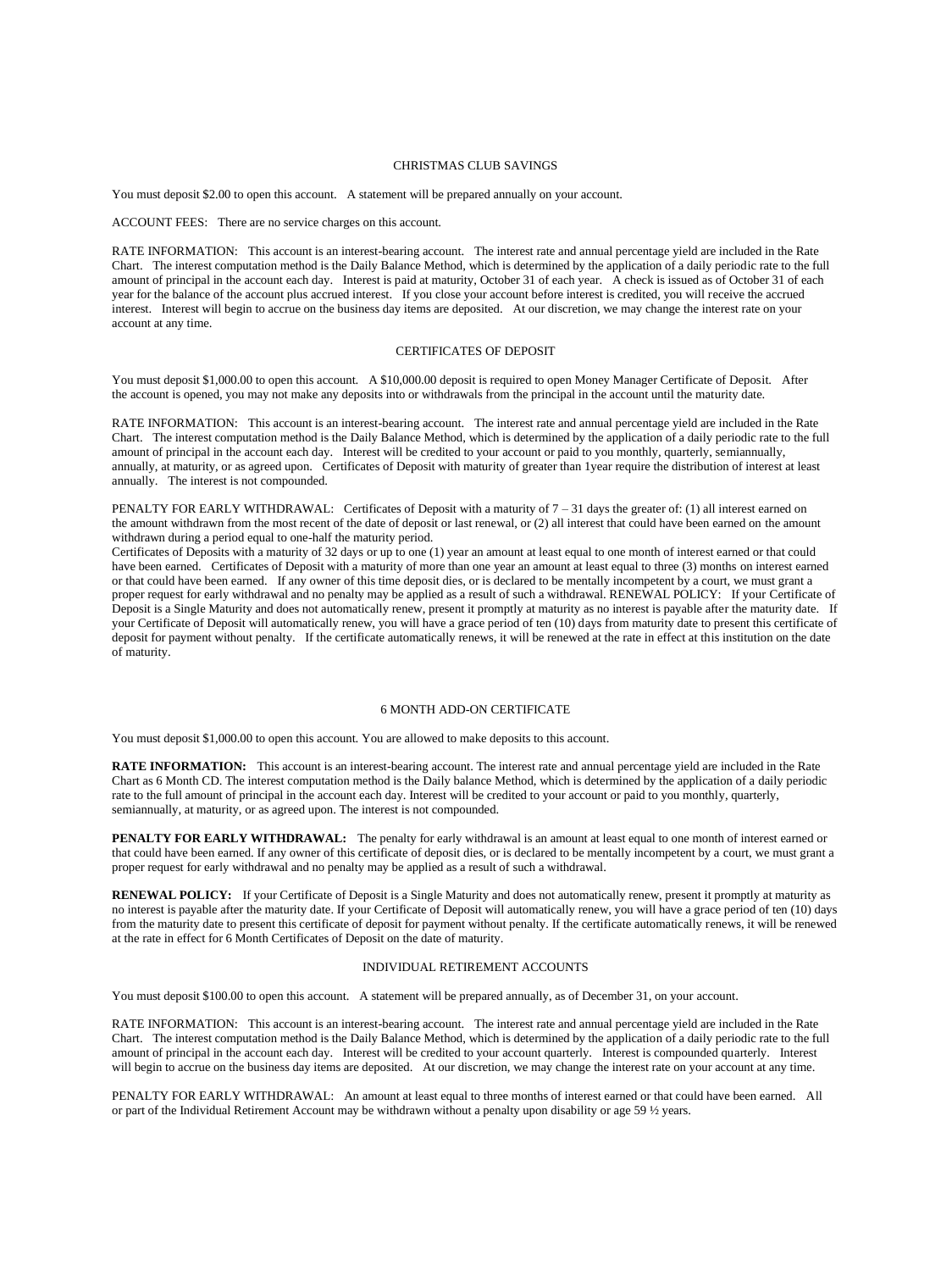RENEWAL POLICY: Your Individual Retirement Account will automatically renew for an eighteen (18) month term at the rate in effect at this institution on the date of maturity.

# **FEDERAL ELECTRONIC FUND TRANSFER ACT DISCLOSURES**

The Federal Electronic Fund Transfer Act and regulations adopted hereunder provide that we disclose pertinent information to you about electronic fund transfers to or from your account. By electronic fund transfers, we mean transactions initiated by you through the use of your debit card in an automated teller machine, preauthorized deposits to and if applicable, transfer from your account with us.

TYPES OF TRANSFER AVAILABLE: 1. Point-of-Sale Transfers; 2. Automated Teller Machine Transfers; 3. Direct Deposit or withdrawals of funds; 4. Transfers Initiated by Telephone; 5. All debit card transfers – whether or initiated through an electronic terminal.

#### AUTOMATED TELLER MACHINES, DEBIT CARDS, AND POINT-OF-SALE TRANSFERS:

A. ACCESSING YOUR ACCOUNT

1. Withdrawal cash from your checking or savings account.

- 2. Pay for purchases at places that have agreed to accept the card.
- Some of these services may not be available at all terminals.

### B. LIMITATIONS

1. Limitations on frequency of transfers.

a. There is no limitation on the frequency of transfer.

- 2. Limitations on dollar amounts of transfers.
	- a. You may withdraw up to \$200.00 from our terminals each day; limit may be raised upon request and with approval from an officer.
	- b. You may buy up to your available balance worth of goods or services each day when making a point-of-sale transfer, the limit is set at \$500.00 but may be raised upon request and with approval from an officer.

3. In addition to those limitations listed elsewhere, transfer, from an insured Money Market Account or from a savings account to another account or to third parties by preauthorized, automatic, or telephone transfers are limited to 6 per statement cycle with no more than 3 by check, debit card, or similar order to third parties.

# C. CHARGES FOR TRANSFERS OR RIGHT TO MAKE TRANSFERS

1. We will charge you \$1.00 for each transaction initiated at an automated teller machine that is not ours.

### D. RECIEPT FOR TRANSACTION

1. You will receive a written receipt at the time you make any transfer to or from your account using one of our automated teller machines, or point-of-sale terminals.

### E. CUSTOMER LIABILITY

Tell us AT ONCE if you believe your card has been lost or stolen. Telephoning is the best way of keeping your possible losses down. You could lose all the money in your account. If you tell us within 2 business days, you can lose no more than \$50.00 if someone used your card without your permission. If you DO NOT tell us within 2 business days after you learn of the loss or theft of your card, and we can prove we could have stopped someone from using your card without your permission if you had told us, you could lose as much as \$500.00. Also, if your statement shows transfers that you did not make, tell us at once. If you do not tell us within 60 days after the statement was mailed to you, you may not get back any money you lost after the 60 days, if we can prove that we could have stopped someone from taking the money if you had told us in time. If a good reason such as a long trip or a hospital stay kept you from telling us, we will extend the time periods.

# F. HOW TO CONTACT US

If you believe that your card has been lost or stolen or that someone has transferred or may transfer money from your account without your permission, or if for any reason you wish to contact us, telephone or write to us at the number or address given at the close of this section.

#### ELECTRONIC FUND TRANSFERS BY PREAUTHORIZATION

### A. DOCUMENTATION OF TRANSFERS

If you have arranged to have direct deposits made to your account at least once every 60 days from the same person or company, you can call us at the phone number listed at the end of this section to find out whether or not the deposit has been made.

# B. LIMITATIONS

1. There is no limitation on frequency of withdrawal transfers.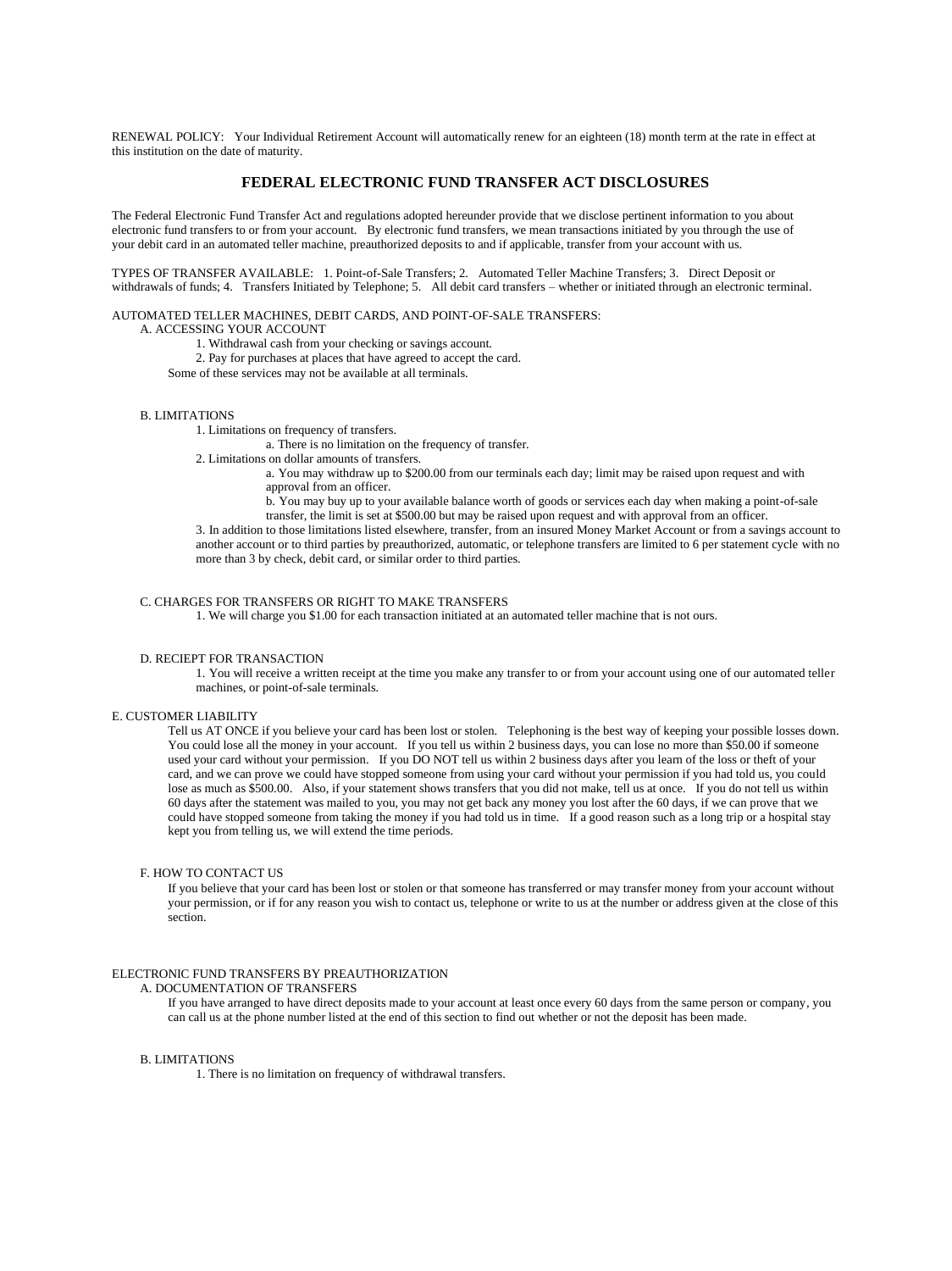### C. RIGHT TO STOP PAYMENT

If you have told us in advance to make regular payments out of your account, you can stop any of these payments. Here's how: Call us at the phone number given at the end of this section, or write to the address given at the end of this section, in time for us to receive your request 3 business days or more before the payment is scheduled to be made. If you call, we may also require you to put your request in writing and get it to us within 14 days after you call. If you order us to stop one of these payments 3 business days or more before the transfer is scheduled, and we do not do so, we will be liable for your losses or damages. (We will charge you \$10.00 for each stop-payment order you give.)

### D. NOTICE OF TRANSFERS VARYING IN AMOUNT

If the preauthorized regular transfers from your account may vary in amounts, the person you are going to pay should tell you 10 days before each payment, when it will be made and how much it will be. You may choose instead to get this notice only when the payment would differ by more than a certain amount from the previous payment, or when the amount would fall outside certain limits that you set.

# E. CUSTOMER LIABILITY

If your statement shows unauthorized transfers from your account, tell us at once. If you do not tell us within 60 days after we sent you the FIRST statement upon which the problem appeared, you may not get back any money you lost after the 60 days if we can prove that we could have stopped someone from taking money if you had told us in time.

If a good reason (such as a long trip or hospital stay) kept you from telling us, we will extend the time periods.

### F. HOW TO CONTACT US

If you believe that a transaction involving your account has been made without your permission, or if for any reason you wish to contact us, telephone us at the phone number given or write to us at the address given at the close of this document.

# DISCLOSURES WHICH APPLY TO ALL ELECTRONIC FUND TRANSFERS

#### A. PERIODIC STATEMENTS

CHECKING: You will get a monthly account statement.

SAVINGS: You will get a monthly account statement unless there are no transfers in a particular month. In any case you will get a statement at least quarterly.

#### B. ACCOUNT INFORMATION DISCLOSURE

We will disclose information about your account or the transfers you make:

- 1. Where it is necessary to complete transfers, or
- 2. In order to verify the existence and condition of your account for a third party, such as a credit bureau or merchant, or
- 3. In order to comply with government agency or court orders, or
- 4. If you give us your written permission.

### C. LIABILITY FOR FAILURE TO MAKE TRANSFERS

If we do not complete a transfer to or from your account on time or in the correct amount according to our agreement with you, we will be liable for your losses or damages. However, there are some exceptions. We will not be liable, for instances:

1. If through no fault of ours, you do not have enough money in your account to make the transfer;

2. If the transfer would go over the credit limit on your overdraft line, if any;

3. If your account is frozen because of a court order or some similar reason;

4. If the automated teller machine where you are making the transfer does not have enough cash;

5. If the terminal was not working properly and you knew about the breakdown when you started the transfer;

6. If circumstances beyond our control (such as fire or flood) prevent the transfer, despite reasonable precautions that we have taken;

7. There may be other exceptions stated in our agreement with you.

D. ERROR RESOLUTION PROCEDURES In case of errors or questions about your electronic transfers: Telephone or write to us at the phone number or address given at the close of the document, as soon as you can, if you think your statement or receipt is wrong or if you need information about a transfer listed on the statement or receipt. We must hear from you no later than 60 days after we sent you the FIRST statement on which the problem or error appeared.

1. Tell us your name and account number (if any).

2. Describe the error or the transfer you are unsure about, and explain as clearly as possible why you believe it is an error or why you need more information.

- 3. Tell us the dollar amount of the suspected error.
- 4. If you tell us orally, we may require that you send up your complaint or question in writing within 10 business days.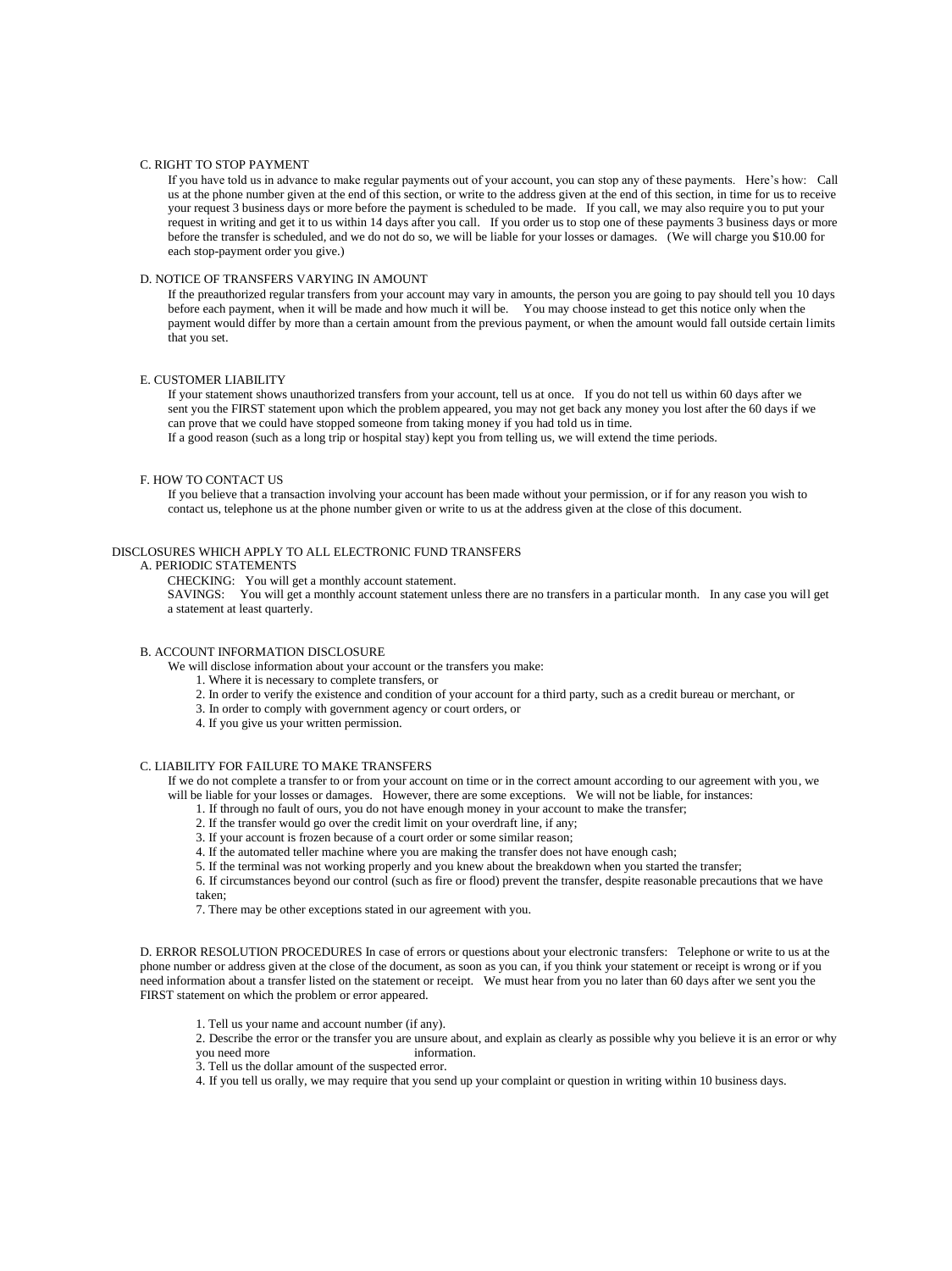#### E. ERROR RESOLUTION NOTICE

We will determine whether an error occurred within 10 business days after we hear from you and we will correct any error promptly. If we need more time, however, we may take up to 45 days to investigate your complaint or question. If we decide to do this, we will credit your account within 10 business days for the amount you think is in error, so that you will have the use of the money during the time it takes us to complete our investigation. If we ask you to put your complaint or question in writing and we do not receive it within 10 business days, we may not credit your account. We will tell you the results within three (3) business days after completing our investigation. If we decide that there was no error, we will send you a written explanation.

# F. EXTENSION OF THE TIME PERIOD – NEW ACCOUNTS

1. The applicable time is 20 business days in place of 10 business days if the notice of error involves an electronic fund transfer to or from the account within 30 days after the first deposit to the account was made.

2. The applicable time in 90 days in place of 45 days of investigation, if a notice of error involves an electronic fund transfer that:

- a. Was not initiated within a state;
- b. Resulted from a point-of-sale debit card transaction; or
- c. Occurred within 30 days after the first deposit to the account was made.

You may ask for copies of the documents we used in our investigation.

- G. MAILING ADDRESS, TELEPHONE NUMBER AND BUSINESS DAY DISCLOSURE 1. Our mailing address is P. O. Box 940, 802 Prairie Street, Winnsboro, LA 71295 2. Our phone number is (318) 435-3711
	- 3. Our business days are Monday through Friday. Holidays are not included.

# **DISCLOSURES REGARDING ELECTRONIC "WHOLESALE CREDIT" TRANSACTIONS SUBJECT TO UNIFORM COMMERCIAL CODE ARTICLE 4A**

#### **Provisional Payment:**

Credit given by us to you with respect to an automated clearing house credit entry is provisional until we receive final settlement for such entry through a Federal Reserve Bank. If we do not receive such final settlement, you are hereby notified and agree that we are entitled to a refund of the amount credited to you in connection with such entry, and the party making payment to you via such entry (i.e. the originator of the entry) shall not be deemed to have paid you in the amount of such entry.

# **Notice of Receipt of Entry:**

Under the operating rules of the National Automated Clearing House Association, which are applicable to ACH transactions involving you account, we are not required to give next day notice to you of receipt of an ACH item and we will not do so. However, we will continue to notify you of the receipt of payments in the periodic statement we provide to you.

### **Choice of Law:**

We may accept on your behalf payments to your account which have been transmitted through one or more automated Clearing Houses ("ACH") and which are not subject to the Electronic Fund Transfer Act and your rights and obligations with respect to such payments shall be construed in accordance with and governed by the laws of the state of New York, unless is has otherwise specified in a separate agreement that the law of some other state shall govern.

# **FUNDS AVAILABILTY POLICY DISCLOSURE**

Our policy is to make funds from your deposits available to you on the first business day after the day we receive your deposit. Electronic direct deposits will be available on the day we receive the deposit. At this time, funds can be withdrawn in cash or funds used to pay checks written on the account. The Bank may refuse to accept items for deposit, which it feels, may place the Bank at risk for loss. The Bank may also choose to accept items for collection rather than for deposit.

The Bank as policy does not delay availability on a customer's deposit. However, in the event that a delay is required, the Bank will give the customer written notice when a hold is placed for Delayed Availability.

In determining the availability of a deposit, every day is a business day, except Saturdays, Sundays, and holidays that cause the district Federal Reserve Bank to be closed. If you make a deposit before 3:00 p.m., on a business day that we are open, then it is considered to be the day of the deposit. However, if you make a deposit after 3:00 p.m. or on a day we are not open, we will consider that the deposit was made on the next business day we are open. Deposits made on a Saturday that the Bank is open are considered to be made on the next business day that the Bank is open.